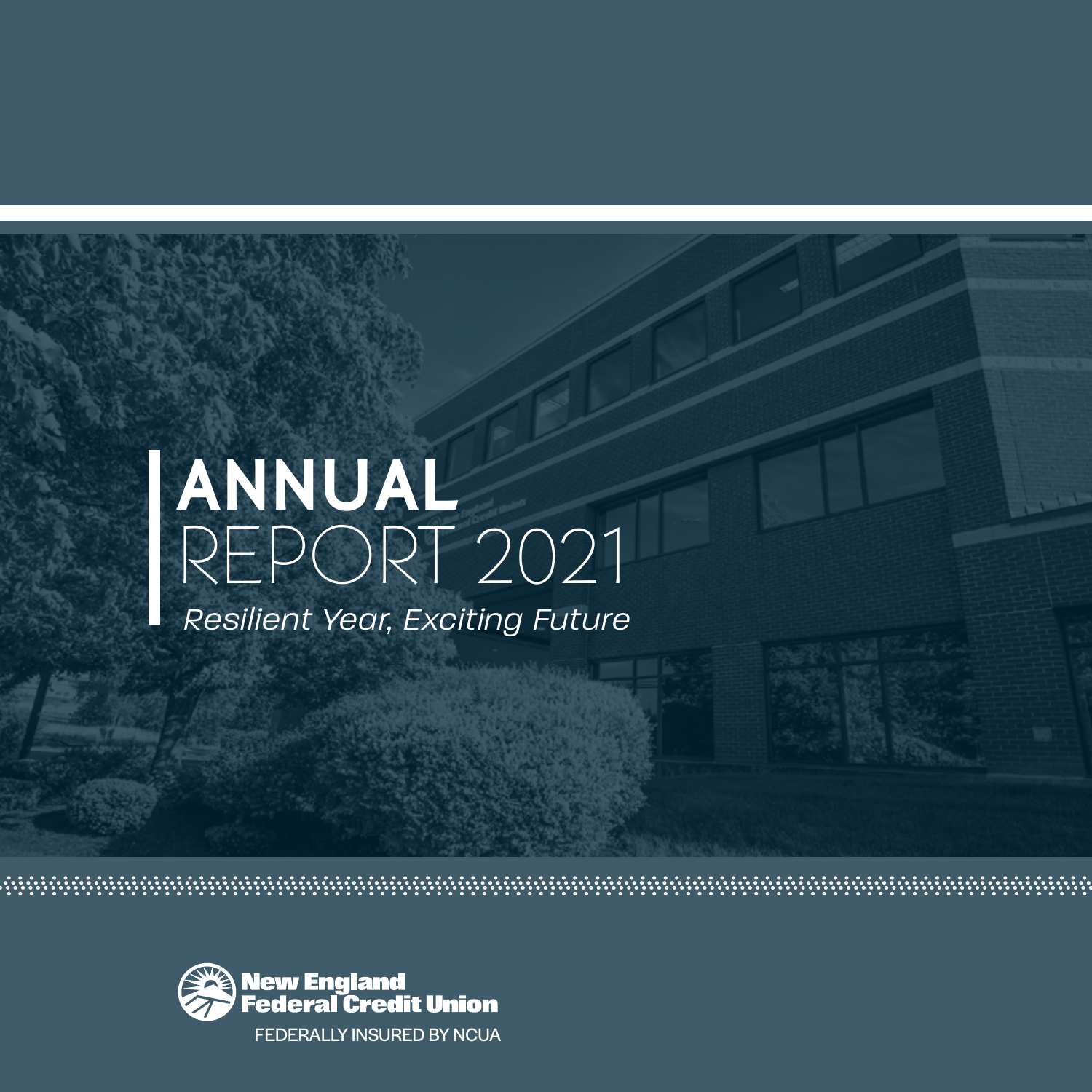For over 60 years, NEFCU has provided the resources to help you, our members, make the best decisions possible to achieve your financial goals. The 2021 results reflect the positive impact of these ongoing commitments. Overall deposit balances increased by \$196.4 million and assets by 12.9%. We had our second strongest year to date in mortgage loan originations. Survey results indicated high levels of satisfaction. NEFCU Financial Group now manages over \$225 million in member investment and retirement assets. Operational results were solid, including positive regulatory and external audits. We experienced minimal service interruptions and loan losses were modest.

We continued to invest in services that met and supported member needs and expectations during periods of rapid industry changes. Most recently, we streamlined how we identify members calling in to our Contact Center and improved support for members using or opening products and services online.

Our strength enabled us to make significant contributions to the communities we serve, including a major, multi-year affordable housing initiative. In addition, NEFCU proudly supported many local causes and events that improve the quality of life throughout our region. Our contributions benefited our membership both directly and indirectly, by strengthening the communities where our members live.

Our employees demonstrated their ongoing dedication to members and the credit union through a very taxing year that saw COVID surge, then wane throughout the summer, and then surge again from fall to year's end. Adjusting to these new and evolving demands allowed us

# **LETTER TO** OUR MEMBERS

to maintain in-person branch and lending capabilities. Our team consistently provided the highest level of service, earning independent awards and the recognition and support of members. We are especially proud of our employees' accomplishments during 2021's unprecedented COVID-related challenges.

Looking forward, 2022 will be an exciting year indeed! In February, VSECU and NEFCU's Boards of Directors approved a plan to merge. Pending regulatory approval by the NCUA, and an affirmative majority vote by members of VSECU, in late 2022 or early 2023 the credit unions will go forward as one credit union. Empowered with new resources and a statewide presence, NEFCU will continue to deliver the locally owned, community-minded, and values-based excellence that has allowed us to maintain a place as the largest financial institution domiciled in Vermont. We look forward to enhancing relationships with members and welcoming new members throughout Vermont and beyond.

# Thank you for your membership and participation!

**OUR MISSION**  We are committed to promoting and improving our members' economic well-being.



Evan Langfeldt Treasurer



Arthur G. Woolf Chair



John J. Dwyer, Jr. President & CEO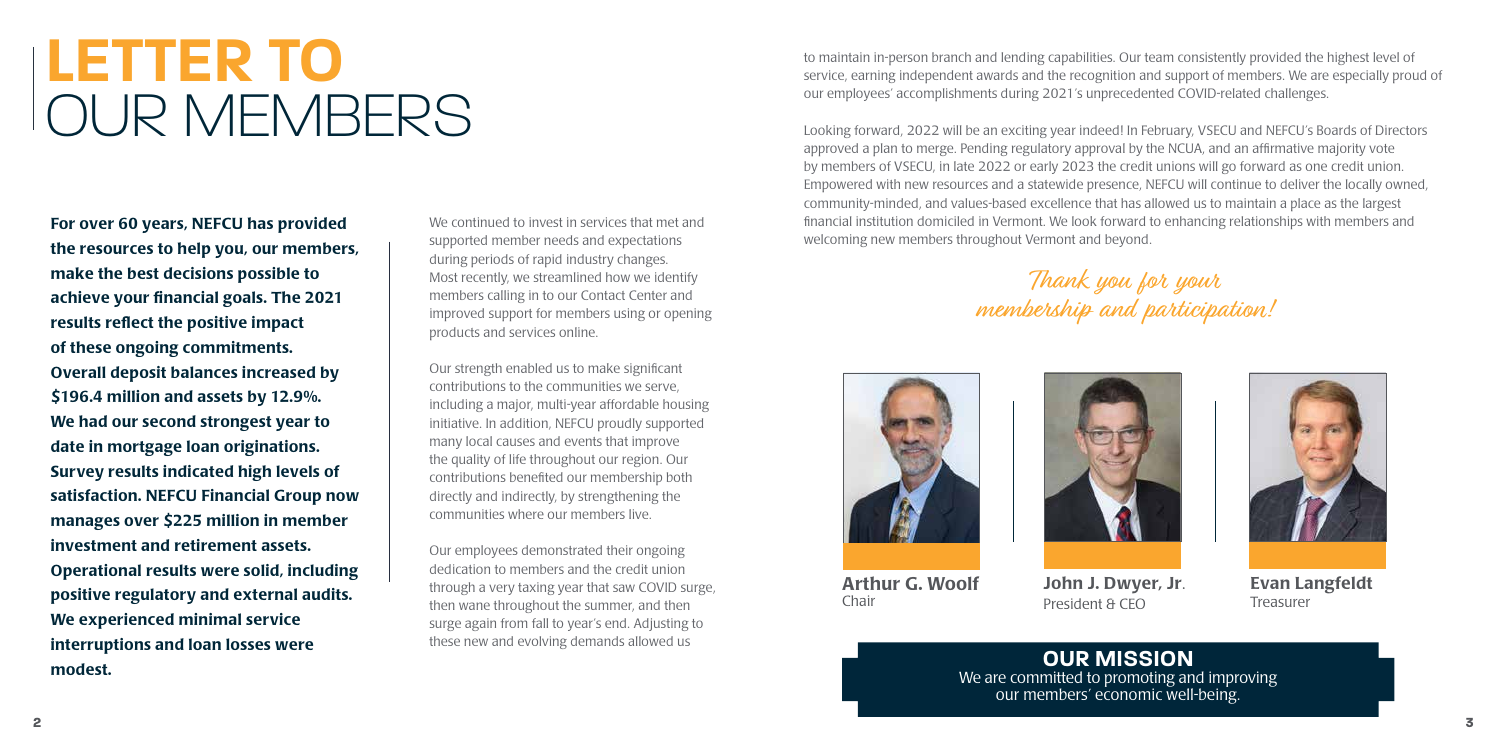# **MEMBER SATISFACTION**

We regularly measure levels of loyalty and satisfaction. During 2021, 97.4% of members were either "very satisfied" or "satisfied" with our service. 78% were "Very" or "Extremely" likely to recommend NEFCU to a family member or friend. 70% indicated that we were their "primary", or "most important" source for financial services.

# **WORKPLACE**  EVOLUTION

Our exemplary financial and member loyalty results could not have been achieved without the extraordinary contributions from our employees who met every challenge presented by COVID and its variants. Many staffers—and especially our Mortgage and Contact Center teams—supported members remotely and through extended hours. At the same time, branch workers continued to serve members in person with normal and extended hours.

In addition to affordable housing, other major contributions helped meet basic nutritional needs, supported children and families through medical distress, and funded STEM and Nursing Scholarships.

NEFCU has demonstrated its commitment to strong employee values with highly competitive pay, benefits, and inclusivity considerations. We also recognized specific contributions that employees made toward the success of our members, the credit union, and their peers. We created an Inclusion Committee made up of a diverse group of employees charged with reviewing our current practices and identifying opportunities for improvement as we work to ensure an inclusive culture for our staff and our members. We also partnered with Champlain College to help build the futures of our staff through Credit Union sponsored degree programs and specific education to address the ongoing needs of NEFCU.

"Your entire staff went above and beyond our expectations to make our dream home a reality.  $\mathcal{W}$ <br>Member Quote

# **2021: THE YEAR** IN REVIEW

**25** organizations





A core NEFCU value is that our credit union can only be as strong as the communities we serve. Accordingly, to address a housing crisis worsened by COVID, we launched a major Affordable Housing Initiative in 2021. Over the next 3 years we are committing  $\mathsf{S6}$  million in partnership with the Vermont Housing and Finance Agency and the Champlain Housing Trust. Within this initiative, major donations were earmarked for the BIPOC community.

Our support of cultural enrichment included lead sponsorship of the Burlington Discover Jazz Festival and other local events.

We furthered financial literacy by offering 58 financial education webinars that were free, open to the community, and attended by 1,191. In addition, we launched ZOGO, a popular and accessible app that helps navigate complex financial issues.

# **COMMUNITY** INVOLVEMENT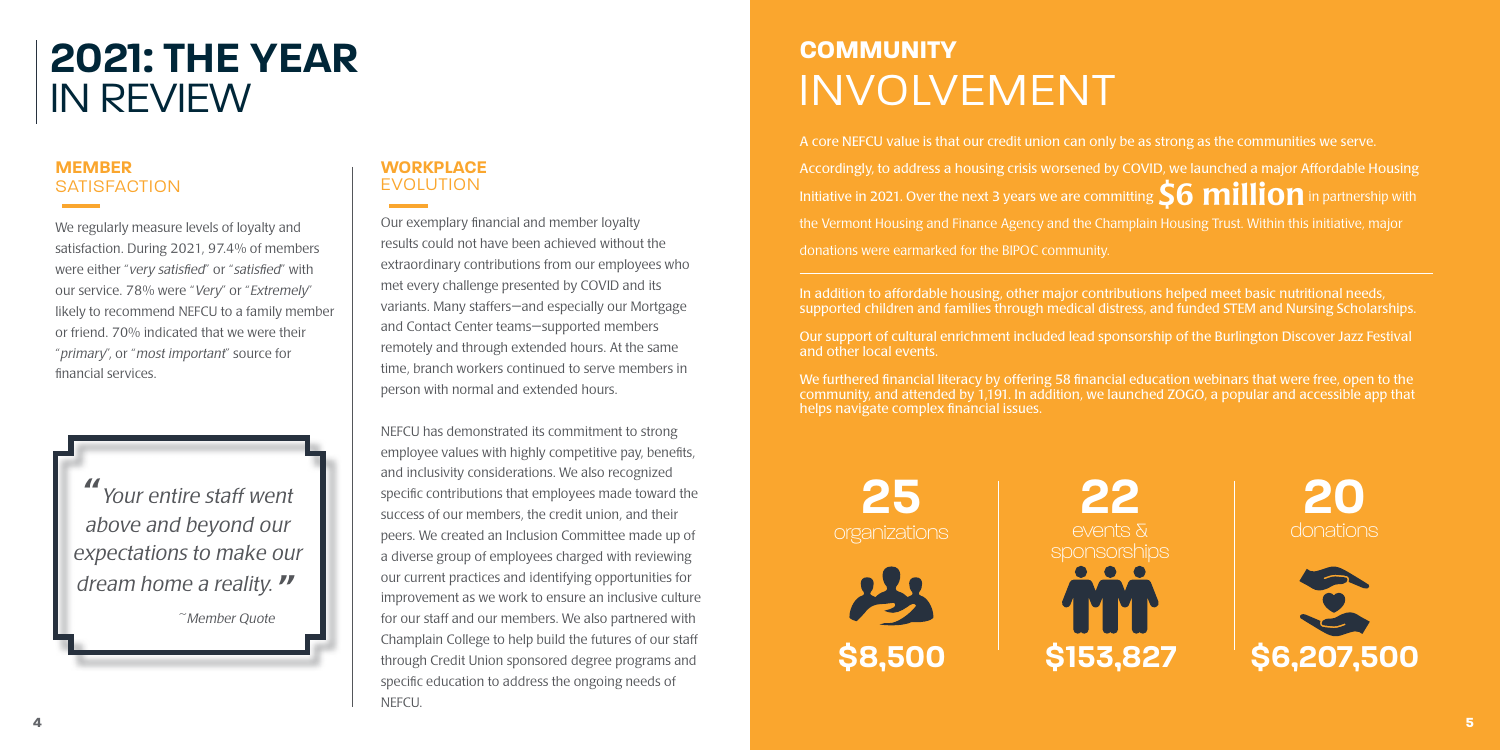# **BURLINGTON DISCOVER JAZZ FESTIVAL**

June 4 - June 13, 2021 NEFCU is the main sponsor of the festival.



**CATHEDRAL SQUARE**

Basket donations were



**UNITED WAY OF NORTHWEST VERMONT**

Donation of \$5,000



**SCHOLARSHIP TO NATIONAL GUARD ASSOCIATION OF VERMONT**

December 15, 2021, NEFCU presented five scholarships of \$1,000 each to winning applicants.

# **AFFORDABLE HOUSING INITIATIVE**

### October 4, 2021

New England Federal Credit Union (NEFCU) announced the launch of a three-year, \$6 million campaign to address the affordable housing crisis in Vermont.



**Maura Collins VHFA Executive Director**

# **Michael Monte CHT Chief Executive officer**



# **ADDITIONAL** ORGANIZATIONS & EVENTS

American Cancer Society Champlain Housing Trust Community Health Centers of Burlington COTS CVOEO FCIDC Franklin County Home Health GBIC Lake Champlain Opportunity Fund LaunchVT Martha's Kitchen Rhino Foods Foundation Tim's House United Way VT Children's Hospital VHFA Williston Community Food Shelf Greater Burlington YMCA Shelburne Little League Spectrum St. Mikes Fire and Rescue Vermont Food Bank Cure SMA Families First Center for Health and Learning VT College of Fine Arts VT Family Network Eastview at Middlebury Retirement Community Charlotte Shelburne Hinesburg Rotary Lucy's House Lund

Sail Beyond Cancer Age Well Ronald McDonald House Charities VT Works for Woman Special Olympics **VCPI** Hope Grows Mentor VT Snelling Center Cancer Patient Support Foundation Rallython Association of VT Credit Union League Boys and Girls Club of Burlington CampTaKumTa Champlain Valley Expo Essex Police Association Filene Research Flynn Center Feed a Family Food Drive Franklin County Home Health KidSafe Collaborative KidsVT Lake Champlain Regional Chamber of Commerce Rotary Club Charities of Essex Shredfest Spectrum Youth & Family Services St. Albans Recreational Dept Travis Roy Foundation UVM Hockey VT Children's Trust Foundation UVM Health Network VT Lake Monsters



**7**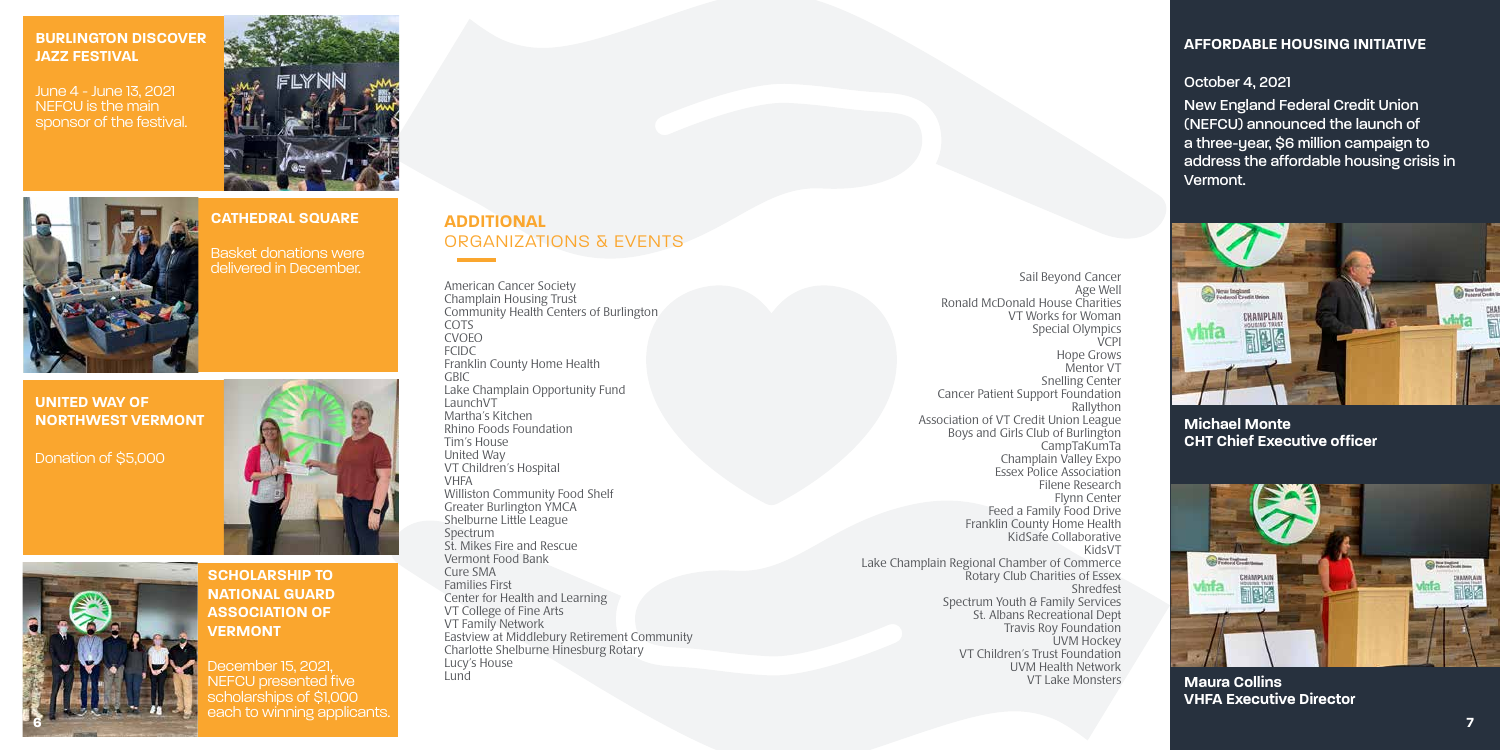# **FINANCE & OPERATIONS**

Low interest rates generated high demand for mortgage refinancing. Members continued to save at higher rates and spend less, resulting in growing share balances. The shortage of new and used auto inventory and price increases resulted in lower overall automobile loan balances.

While Vermont's unemployment rate recovered during 2021, the participation rate declined, and employee scarcity drove up labor costs. Because we had fewer branches than many competitors, we maintained an asset/staff level ratio in the 75th percentile, meaning we were more efficient than most. This efficiency helped us provide high value to staff in wages, benefits, and development opportunities which, in turn, helped attract and retain an exceptional workforce.

Mortgage production totaled \$832.9 million in 2021, our second highest year ever. We held more mortgage balances in our portfolio last year (versus selling the loans) as other investment opportunities were less attractive. While this impacted non-interest income, it

helped boost our net interest margins. To manage the interest rate risk these longer-term assets presented, NEFCU retained the services of a highly regarded asset/liability consulting firm to monitor our profile. Our interest rate risk remained manageable through careful deposit pricing, asset selection, and the judicious application of derivative transactions.

Overall, NEFCU grew by 13.2% in deposits and 5% in loan balances in 2021. At year end, assets were \$1.941 billion, and capital was solid at 11.92% of assets. Return on average assets was also very strong at 1.52%. NEFCU has not experienced any significant loan losses from COVID or other events. Delinquent loans were 0.19% of total loans and net charge-offs were 0.06% of total loans.

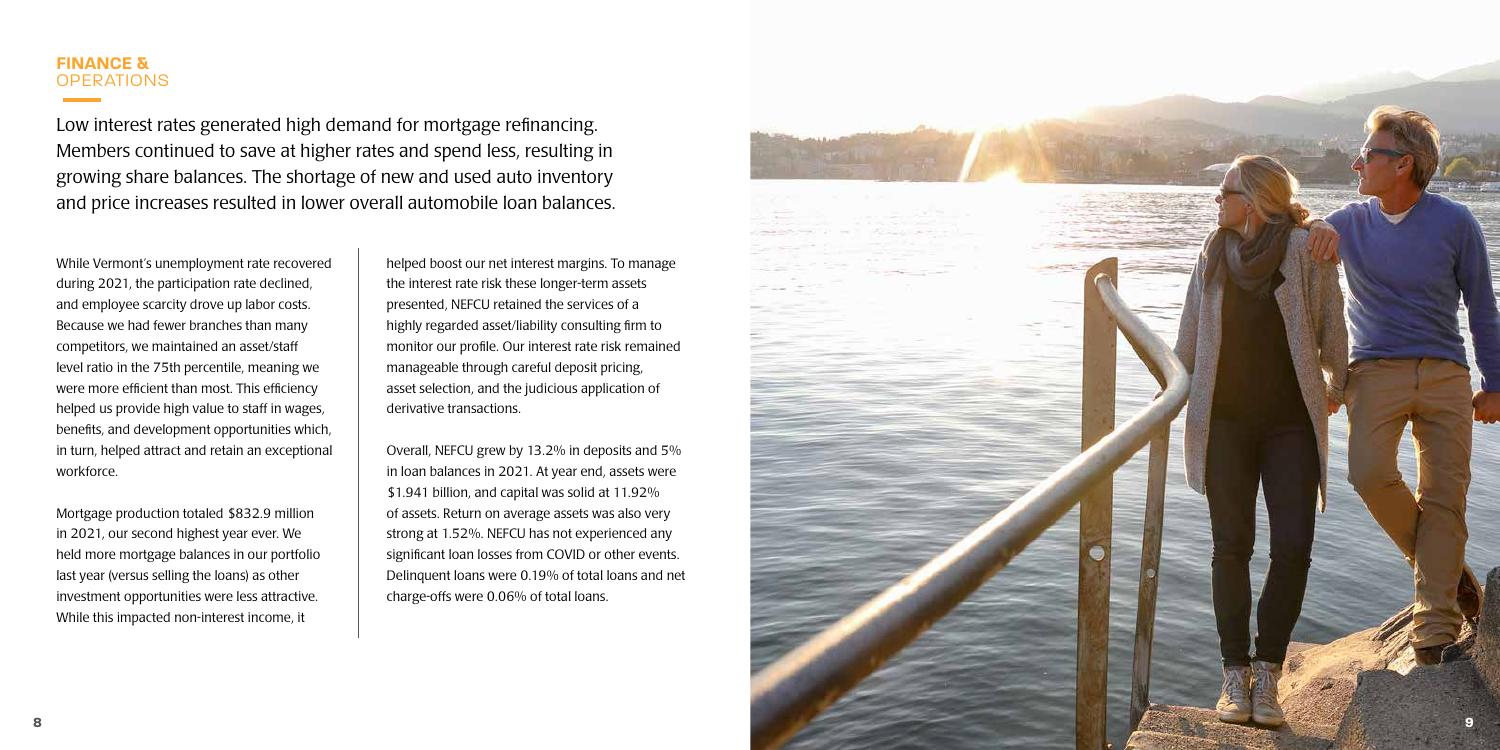# **2022: LOOKING**  FORWARD

# **NEFCU & VSECU** MERGER

On February 23rd, we notified members, employees, and the media that Vermont's two largest credit unions—NEFCU and VSECU—plan to merge.

Each year, new initiatives evolve from annual discussions with stakeholders and observation of emerging trends. In 2022, we expect to see our industry being reshaped by powerful macro-trends including:

- Increasing member demand for simplicity and unique value
- Unprecedented advances and adoption rates in technology
- Heightened competition from mega-banks and new market entrants (FinTech)

**1 Digital Account Opening**<br>**1 COVID has changed the expectared to be defined** COVID has changed the expectation that deposit accounts and loans need to be originated in branches. Most consumers now expect to fulfill these services online. Our ongoing goal will be to simplify application status updates and fulfillment options, and to improve proactive communication across service and originations groups, channels, and devices.

To address these challenges and continue providing the highest possible levels of member service, we anticipate Implementing a constellation of products and services including the following:

# **TECHNOLOGY**

Innovative technology is dramatically changing the banking landscape. The most significant anticipated advances for 2022 include:

**10 11** In 2022 we are moving credit card accounts to a new platform and in 2023, debit cards will be moved. Among other advances, the new system will enable digital provisioning of cards, more active alerts, and card management tools, such as travel notifications and card reprovisioning, within NEFCUOnline.

# **2 Customer Relationship Management (CRM) and platform integration**

CRM enables us to better understand members' financial journeys and improves our ability to personalize services to their unique needs. Integration between CRM and our information system platforms helps us minimize redundant questions and predict more accurately how to help members achieve desired outcomes.

**3**

### **eCommerce**

The pandemic made face-to-face encounters impossible or less desirable for many consumers. This heightened the demand for remote video and chat support with NEFCU's service, lending, and investment advisors. Branches will always be needed, but we will continue to enhance our online transaction and purchase capabilities.



Payments are moving faster than ever. We will improve delivery of information that helps members understand the best ways to make payments and purchases. In addition, we want to simplify payment experiences to help avoid problems especially overdrafts and fees.

**5**

# **Credit & Debit Cards**

We applied to the National Credit Union Administration (NCUA) for approval, which we estimate will take three to five months. Following that, an affirmative majority vote by Vermont State Employees Credit Union members will be required. Pending those approvals, the new legal entity will go forward as New England Federal Credit Union in late 2022 or early 2023. The new organization will include \$3 billion in assets, 16 statewide branches, almost 500 employees, and over 150,000 members.





# **2022** INITIATIVES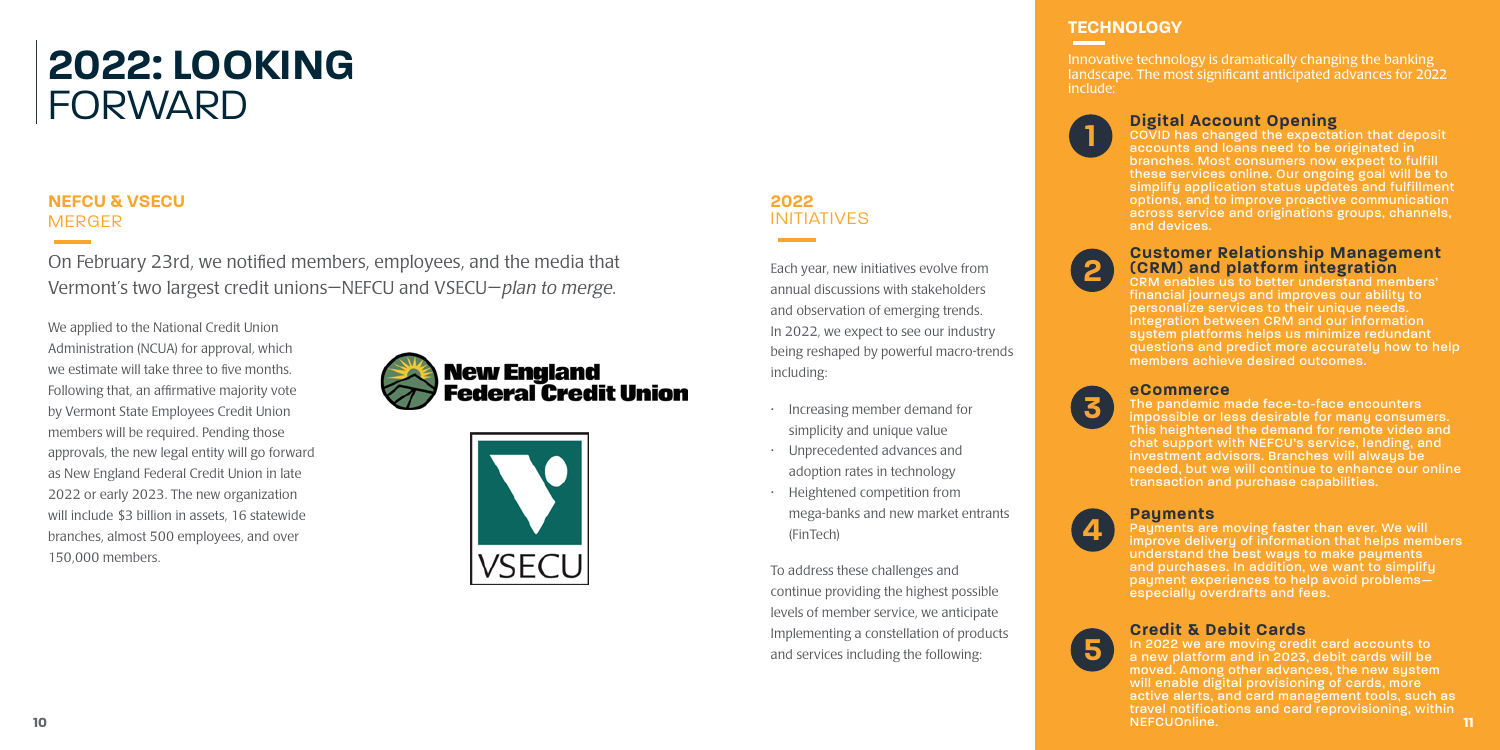# **EXPANDED FIELD** OF MEMBERSHIP

The presence of 16 statewide branches will help make NEFCU the first choice of Vermonters for financial services. Working beyond the state's borders will Increase mortgages and energy loans. Adding online and mobile channel capabilities will make it possible for members to do business regardless of their proximity to branches.

# **EMPLOYEE VALUE** PROPOSITION

Delivering optimal member service depends on attracting and retaining exceptional employees. With worker scarcity increasing the challenges of staffing, in 2022 we are committed to a comprehensive recruitment/retention strategy, including:

- Creating specific tracks for employees to grow and stay in member-facing roles.
- Furthering education programs that support lifelong learning and internal development needs.
- Rewarding exceptional performance where staff commitment produces member success.
- Valuing workplace diversity and inclusion by understanding, respecting, and operationalizing in ways that acknowledge the needs of persons from diverse backgrounds.

# **SCALE**

Significant investments are needed to serve and retain members in an increasingly competitive marketplace. Maintaining a branch close to members' homes or workplaces is no longer adequate per se. Larger financial institutions and FinTech companies are competing for market share in Vermont. On a national scale, major institutions are spending billions on innovation and technology, with significant impact:

While NEFCU is the largest financial institution and mortgage lender domiciled in Vermont we are small compared to regional and national banks. For instance, People's United has \$60 billion in assets and Chase has \$2.87 trillion—25 and 95 times our size, respectively.

To remain competitive while maintaining the local quality of member experience, NEFCU is focused on developing partnerships—our merger with VSECU is one example—that enables investments to compete with these large financial institutions. Additional efforts include partnering within our industry in FinTech investments and organically growing our membership base with geographic expansion and product-based inbound marketing.

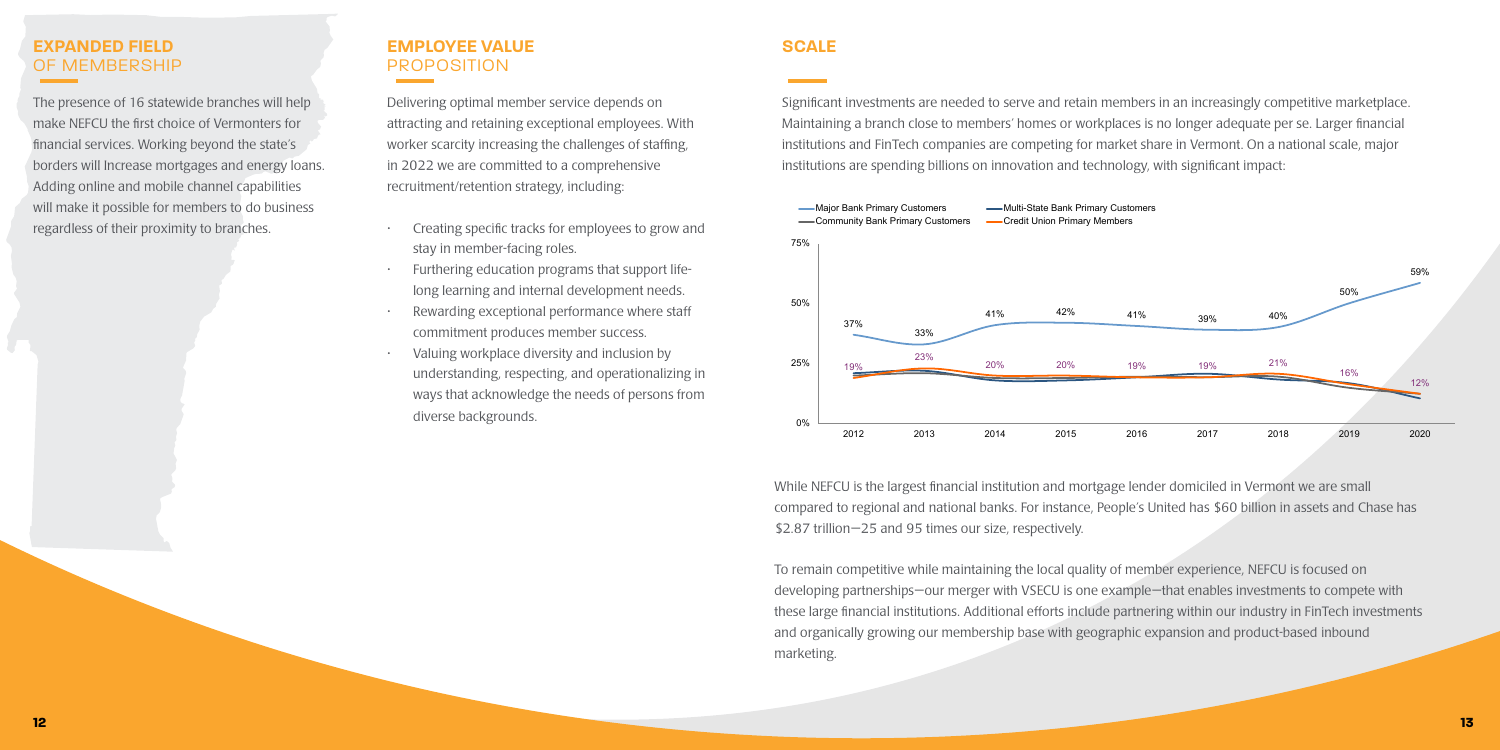The Supervisory Committee provides oversight of the Credit Union's financial reporting process on behalf of the Board of Directors. As part of that oversight process, the Committee independently selects a certified public accounting firm to perform an opinion audit on the Credit Union's financial statements.

Management is responsible for the financial statements and the financial reporting process, including internal controls. In fulfilling its oversight responsibilities, the Committee discussed the financial statements in the annual report with management, including a discussion of the quality, not just the acceptability, of the accounting principles; the reasonableness of significant judgments; and the clarity of disclosures in the financial statements.

The Supervisory Committee discussed with the independent certified public accounting firm's auditors, their judgments as to the quality, not just the acceptability, of the Credit Union's accounting principles and such other matters as are required to be discussed with the Committee under generally accepted auditing standards. In addition, the Committee has discussed with the independent certified public accounting firm the auditor's independence from management and the Credit Union, and considered the compatibility of non-audit services with the auditor's independence.

> Margaret H. O'Donnell—*Chair* Jonathan P. Ebbers



**SUPERVISORY COMMITTEE** (left to right) Henry R. Farmer/Secretary, Amy T. Vaughan, Glenn F. Enos, John R. Eisenmann, Jr./Chair, Susan M. Francis/Associate VP, Internal Audit, Michael J. Towle

### Margaret H. O'Donnell/Secretary, Frank G. Harris, III/2nd Vice Chair, Evan Langfeldt/Treasurer, Charles T. DesLauriers, Ruth E. Uphold, Arthur G. Woolf/Chair, Amy Vaughan, Kathleen S. Emery-Ginn/1st Vice Chair, and Harold Colston. **BOARD OF DIRECTORS – left to right:**



The Supervisory Committee discussed with the company's internal and independent auditors the overall scope and plan for their respective audits. The Committee meets with internal and contracted auditors as well as the independent certified public accounting firm, with and without

 $\sim$  John R. Eisenmann, Jr. Chair, Supervisory Committee ~



**Chair** Art Woolf

**Secretary** Margaret H. O'Donnell **Treasurer** Evan Langfeldt

management present, to discuss the results of their examinations, their evaluations of the Credit Union's internal controls, and the overall quality of the Credit Union's financial reporting and compliance initiatives.

The Committee is perpetuated by the volunteer efforts of Credit Union members. Members who are interested in serving on the Committee are encouraged to submit their names to Susan Francis, Associate VP, Internal Audit by calling 802.764.6528 for consideration by the Board of Directors and the Supervisory Committee.

# BOARD COMMITTEES

Finance & Investment Evan Langfeldt—Chair

Sivan Cotel

John R. Eisenmann, Jr.

Harold Colston Business Development & **Marketing** Ruth E. Uphold

Mark Ackerly/Senior VP, Chief Information Officer Susan E. Leonard/Executive VP, Chief Financial Officer William S. Smith/Senior VP, Chief Retail & Marketing Officer John J. Dwyer, Jr./President & Chief Executive Officer Gregory W. Hahr/Senior VP, Chief Lending Officer Susan F. French/Senior VP, Chief Human Resources Officer

# DIRECTORS

1st Vice Chair Kathleen S. Emery-Ginn

2nd Vice Chair Frank G. Harris, III

Charles T. DesLauriers Amy T. Vaughan Ruth E. Uphold Harold Colston

Directors Emeritus Edward Blaise, III Martin J. Mara Anna S. Niemiec

Human Resources Kathleen S. Emery-Ginn—Chair Margaret H. O'Donnell Chuck DesLauriers

Information Systems Frank G. Harris, III—Chair Kathleen S. Emery Ginn Syd Eren Christopher Shenk

# **2021 SUPERVISORY**  COMMITTEE REPORT

# **BOARD OF DIRECTORS,**  SENIOR MANAGEMENT & COMMITTEES



# **SENIOR MANAGEMENT** – left to right: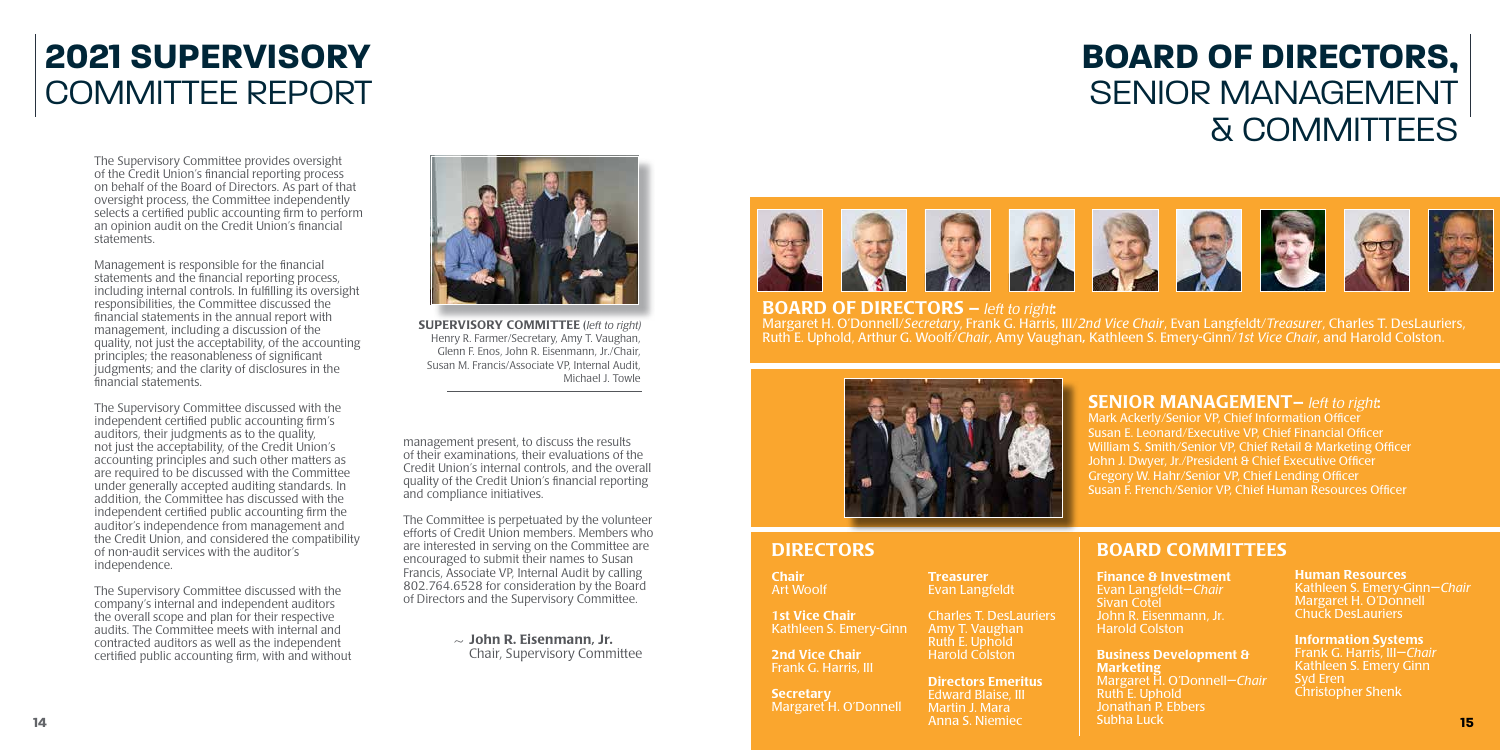|                                                                                                                                                  | 2021                                                   | 2020                                                   |                                                                                                                                  | 2021                                 | 2020                                 |
|--------------------------------------------------------------------------------------------------------------------------------------------------|--------------------------------------------------------|--------------------------------------------------------|----------------------------------------------------------------------------------------------------------------------------------|--------------------------------------|--------------------------------------|
| <b>ASSETS</b>                                                                                                                                    |                                                        |                                                        | <b>INTEREST INCOME</b>                                                                                                           |                                      |                                      |
| Cash and Cash Equivalents<br>Investments                                                                                                         | \$222,622,000                                          | \$168,951,000                                          | Interest on Loans to Members<br>Interest on Investments and Cash Equivalents                                                     | \$47,829,000<br>4,164,000            | \$46,861,000<br>3,936,000            |
| Available-for-Sale<br><b>Equity Securities</b><br>Other                                                                                          | 235,996,000<br>32,291,000<br>2,374,000                 | 123,401,000<br>25,874,000<br>2,232,000                 | Total Interest Income                                                                                                            | 51,993,000                           | 50,797,000                           |
| Loans Held-for-Sale                                                                                                                              | 13,689,000                                             | 37,693,000                                             | <b>INTEREST EXPENSE</b>                                                                                                          |                                      |                                      |
| Loans to Members, Net<br><b>Accrued Interest Receivable</b><br>Property and Equipment, Net<br>National Credit Union Share Insurance Fund Deposit | 1,360,911,000<br>3,316,000<br>34,153,000<br>14,863,000 | 1,296,217,000<br>3,286,000<br>34.736.000<br>12,773,000 | Dividends on Members' Shares<br><b>Borrowed Funds</b><br><b>Total Interest Expense</b>                                           | 6,992,000<br>6,992,000               | 10.264.000<br>222,000<br>10,486,000  |
| Mortgage Servicing Rights, Net<br>Other Assets                                                                                                   | 12,616,000<br>11,857,000                               | 10,057,000<br>7,341,000                                | Net Interest Income Before Provision for Loan Losses                                                                             | 45,001,000                           | 40,311,000                           |
| <b>TOTAL ASSETS</b>                                                                                                                              | \$1,944,688,000                                        | \$1,722,561,000                                        | (CREDIT) PROVISION FOR LOAN LOSSES                                                                                               | (28,000)                             | 2,200,000                            |
|                                                                                                                                                  |                                                        |                                                        | Net Interest Income After Provision for Loan Losses                                                                              | 45,029,000                           | 38,111,000                           |
| <b>LIABILITIES AND MEMBERS' EQUITY</b>                                                                                                           |                                                        |                                                        | <b>NON-INTEREST INCOME</b>                                                                                                       |                                      |                                      |
| <b>Liabilities</b>                                                                                                                               |                                                        |                                                        |                                                                                                                                  |                                      |                                      |
| Members' Shares<br>Accrued Expenses and Other Liabilities                                                                                        | \$1,683,085,000<br>34,097,000                          | \$1,486,682,000<br>32,649,000                          | Mortgage Origination Fees<br>Deposit Fees<br><b>Credit Card Fees</b>                                                             | 12,670,000<br>7,339,000<br>2,323,000 | 16,685,000<br>6,215,000<br>1,963,000 |
| <b>Total Liabilities</b>                                                                                                                         | 1,717,182,000                                          | 1,519,331,000                                          | <b>Mortgage Servicing Fees</b><br>Commissions, Fees and Other Income<br>Realized and Unrealized Gain (Loss) on Equity Securities | 6,531,000<br>1,784,000<br>3,796,000  | 4,166,000<br>1,302,000<br>(178,000)  |
| <b>Members' Equity</b>                                                                                                                           |                                                        |                                                        | <b>Total Non-Interest Income</b>                                                                                                 |                                      | 30,153,000                           |
| <b>Retained Earnings</b><br>Accumulated Other Comprehensive Loss                                                                                 | 231,511,000<br>(4.005.000)                             | 203,391,000<br>(161,000)                               |                                                                                                                                  | 34,443,000                           |                                      |

Total Members' Equity 227,506,000 227,506,000 203,230,000

**TOTAL LIABILITIES AND MEMBERS' EQUITY** \$1,944,688,000 \$1,722,561,000

December 31, 2021 and 2020

### **16**

|                                                                                                                                         | 2021                                 | 2020                                              |
|-----------------------------------------------------------------------------------------------------------------------------------------|--------------------------------------|---------------------------------------------------|
| <b>EREST INCOME</b>                                                                                                                     |                                      |                                                   |
| Interest on Loans to Members<br>Interest on Investments and Cash Equivalents                                                            | \$47,829,000<br>4,164,000            | \$46,861,000<br>3,936,000                         |
| Total Interest Income                                                                                                                   | 51,993,000                           | 50,797,000                                        |
| <b>EREST EXPENSE</b>                                                                                                                    |                                      |                                                   |
| Dividends on Members' Shares<br>Borrowed Funds<br><b>Total Interest Expense</b><br>Net Interest Income Before Provision for Loan Losses | 6,992,000<br>6.992.000<br>45,001,000 | 10,264,000<br>222,000<br>10.486.000<br>40,311,000 |
| <b>EDIT) PROVISION FOR LOAN LOSSES</b>                                                                                                  | (28,000)                             | 2,200,000                                         |
| Net Interest Income After Provision for Loan Losses                                                                                     | 45,029,000                           | 38,111,000                                        |

| 16,685,000<br>12.670.000<br>7.339.000<br>6.215.000 |
|----------------------------------------------------|
|                                                    |
|                                                    |
| 1.963.000                                          |
| 4.166.000                                          |
| 1.302.000                                          |
| (178,000)                                          |
| 2.323.000<br>6.531.000<br>1.784.000<br>3,796,000   |

|  | 34.443.000 | 30.153.000 |
|--|------------|------------|
|--|------------|------------|

| 26,643,000 |
|------------|
| 12.120.000 |
| 2,265,000  |
| 2,834,000  |
| 7,490,000  |
|            |

# **GENERAL AND ADMINISTRATIVE EXPENSES**

Salaries and Benefits **26,643,000** 25,723,000<br>Operations 12,120,000 25,723,000 Operations 12,120,000 11,198,000 General and Administrative 1,845,000<br>
Occupancy 1,845,000<br>
2,834,000<br>
2,834,000<br>
2,674,000 Occupancy 2,834,000 2,834,000 2,674,000 2,674,000 2,674,000 2,674,000 2,674,000 2,674,000 2,674,000 2,674,000 Promotional

Total General and Administrative Expenses 1997 151,352,000 151,352,000



Years Ended December 31, 2021 and 2020

# **Statements of FINANCIAL CONDITION**

# **Statements of INCOME**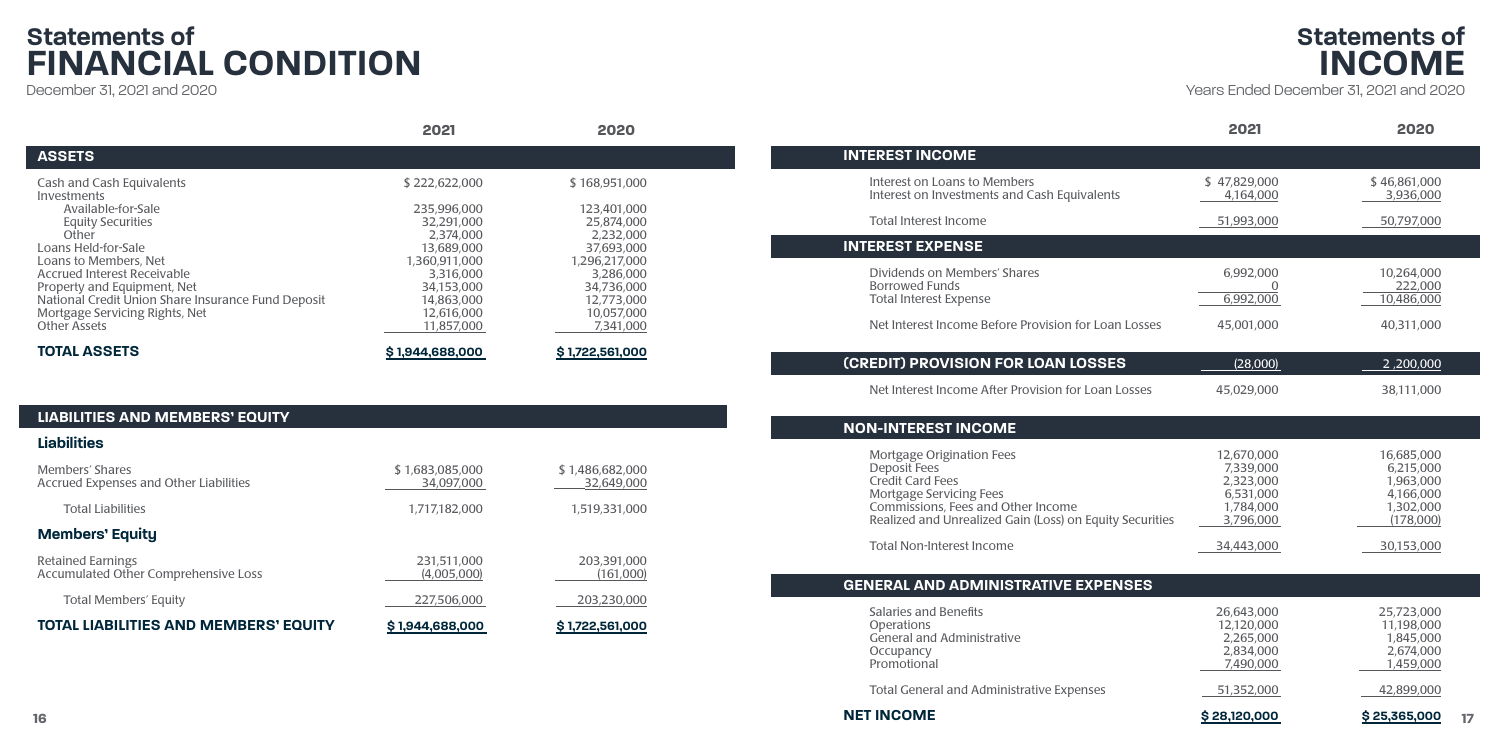# **PRODUCT** & SERVICES

### **MORTGAGES**

First Time Homebuyer Programs H.O.M.E. (Home Ownership Made Easier) Fixed Rate Mortgages Adjustable Rate Mortgages Jumbo Mortgages Second Home Mortgages Investment Property Mortgages Mobile Home Loans Land Loans Construction/Renovation Loans VA Loans VHFA Program

**HOME EQUITY LOANS**

Home Equity Plus Home Equity Line of Credit



# **CONSUMER LOANS**

Car & Truck Loans Boat, RV, Motorcycle ATV, and Snowmobile Loans Personal Loans MyConsolidator Loans Auto Repair/Improvements Lifestyle Loans MyRenovator Loans Energy Smart Loans First Time Auto Buyer Loans MyChoice Mortgage™

# **VISA** �

Visa Card Visa Rewards Card Visa Online Access

# **ACCOUNT ACCESS**

NEFCUOnline & Mobile Banking ATM & Debit Card ITM (Interactive Teller Machine) Accountline Wire Transfers NEFCU Contact Center & Loan Center Apple Pay™®amsung Pay™, Google Pay™ Smartwatch Banking SecurLOCK Equip™ LoanPay Express  $Z$ elle $^{\circ}$ External Funds Transfer

## **BUSINESS LENDING**

Machinery/Equipment/Vehicle Term Loans Real Estate Term Loans Real Estate Lines of Credit Secured Lines of Credit

SimplySmarter Checking™ Business Share Draft Account Share Account (Savings) Power Account (Money Market) Term Share Certificates Individual Retirement Accounts Direct Deposit **ChangeSaver** Courtesy Pay

**NEFCUOnline** BillPay™ Expedited Payments Electronic Bill Presentment Automated & Scheduled Account Transfers Live Chat & Secure Messaging Online Account Opening Money Management eDelivery of Statements and Notices Alerts and Notifications Mobile Deposit Shared Access with Others Card Dispute Forms Stop Payments Person-to-Person Payments Account-to-Account Transfers Travel Notifications

# **INSURANCE**

TruStage®™ Accidental Death & Dismemberment Insurance TruStage®ife Insurance Debt Protection GAP Protection Travelers<sup>®</sup> Insurance Farmers Auto & Home Insurance



## SECURITIES, INVESTMENT AND INSURANCE

Services and products offered to NEFCU members by Advisors at NEFCU Financial Group, available through CUSO Financial Services, L.P. (Member FINRA/SIPC)



Available through CUSO Financial Services, L.P.

# **FINANCIAL COUNSELING**

Budget Counseling Credit Counseling Debt Counseling Educational Seminars Zogo

# **CHECKING AND DEPOSIT ACCOUNTS**